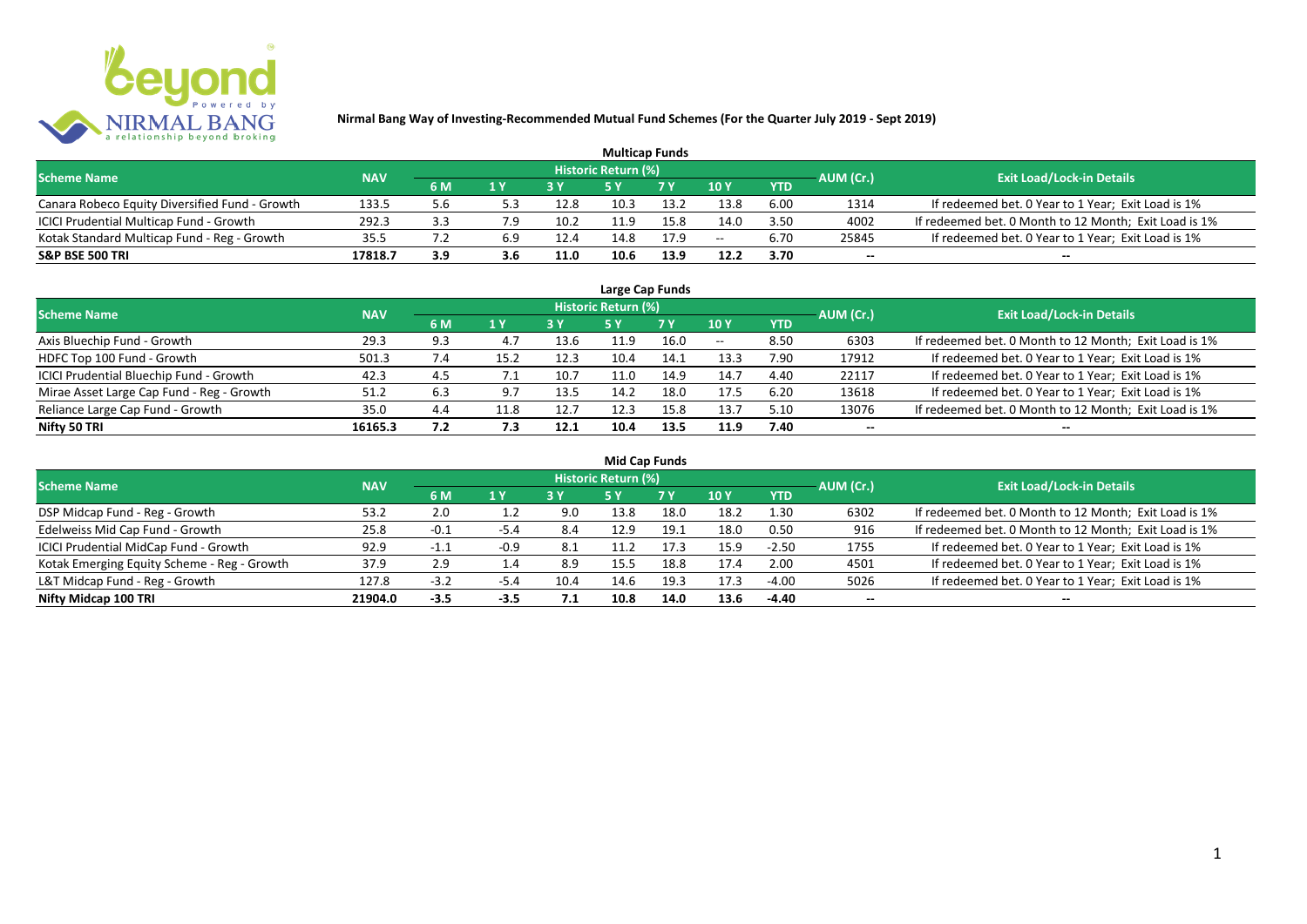

| Large & Midcap                                   |            |         |                         |      |                            |      |      |            |           |                                                    |  |  |  |
|--------------------------------------------------|------------|---------|-------------------------|------|----------------------------|------|------|------------|-----------|----------------------------------------------------|--|--|--|
| <b>Scheme Name</b>                               | <b>NAV</b> |         |                         |      | <b>Historic Return (%)</b> |      |      |            | AUM (Cr.) | <b>Exit Load/Lock-in Details</b>                   |  |  |  |
|                                                  |            | 6 M     | $\mathbf{A} \mathbf{V}$ |      |                            | 7 V  | 10Y  | <b>YTD</b> |           |                                                    |  |  |  |
| Canara Robeco Emerging Equities - Growth         | 91.9       |         | 0.9                     | 12.6 | 16.4                       | 21.5 | 21.0 | 3.20       | 4929      | If redeemed bet. 0 Year to 1 Year; Exit Load is 1% |  |  |  |
| Invesco India Growth Opportunities Fund - Growth | 33.6       |         |                         | 11.6 | 12.6                       |      | 14.0 | 2.30       | 1539      | If redeemed bet. 0 Year to 1 Year; Exit Load is 1% |  |  |  |
| NIFTY Large Midcap 250 TRI                       | 7085.0     | <b></b> |                         | 11.1 | 11.9                       | 15.5 | 13.6 | 1.30       | $- -$     | $- -$                                              |  |  |  |

| <b>Focused Funds</b>             |            |     |      |      |                            |      |       |            |           |                                                       |  |  |  |
|----------------------------------|------------|-----|------|------|----------------------------|------|-------|------------|-----------|-------------------------------------------------------|--|--|--|
| <b>Scheme Name</b>               | <b>NAV</b> |     |      |      | <b>Historic Return (%)</b> |      |       |            | AUM (Cr.) | <b>Exit Load/Lock-in Details</b>                      |  |  |  |
|                                  |            | 6 M | 1 V  |      | c v                        | 7 V  | 10Y   | <b>YTD</b> |           |                                                       |  |  |  |
| Axis Focused 25 Fund - Growth    | 28.0       |     | -1.1 | 14.4 | 14.2                       | 15.9 | $- -$ | 4.30       | 8044      | If redeemed bet. 0 Month to 12 Month; Exit Load is 1% |  |  |  |
| SBI Focused Equity Fund - Growth | 142.8      | 93  |      | 12.5 | 14.0                       | 16.  | 19.3  | 8.00       | 4864      | If redeemed bet. 0 Year to 1 Year; Exit Load is 1%    |  |  |  |
| <b>S&amp;P BSE 500</b>           | 14991.1    | 3.3 |      |      | 9.2                        | 12.4 | 10.7  | 3.10       | $- -$     | $- -$                                                 |  |  |  |

|                                                |            |        |         |                     |      | <b>Small Cap Funds</b>                         |                          |            |           |                                                    |
|------------------------------------------------|------------|--------|---------|---------------------|------|------------------------------------------------|--------------------------|------------|-----------|----------------------------------------------------|
| <b>Scheme Name</b>                             | <b>NAV</b> |        |         | Historic Return (%) |      |                                                |                          |            | AUM (Cr.) | <b>Exit Load/Lock-in Details</b>                   |
|                                                |            | 6 M    |         |                     |      |                                                | 10Y                      | <b>YTD</b> |           |                                                    |
| Franklin India Smaller Companies Fund - Growth | 51.5       |        | $-8.0$  | 4.9                 | 12.9 | 20.8                                           | 18.6                     | $-1.90$    | 7369      | If redeemed bet. 0 Year to 1 Year; Exit Load is 1% |
| HDFC Small Cap Fund - Growth                   | 41.1       | -3.,   | -4      | 12.6                | 14.6 | 17.2                                           | 15.7                     | $-3.40$    | 8427      | If redeemed bet. 0 Year to 1 Year; Exit Load is 1% |
| L&T Emerging Businesses Fund - Reg - Growth    | 23.1       | -5.z   | -8.9    | 11.8                | 14.6 | $\hspace{0.1mm}-\hspace{0.1mm}-\hspace{0.1mm}$ | $\overline{\phantom{a}}$ | $-6.80$    | 6079      | If redeemed bet. 0 Year to 1 Year; Exit Load is 1% |
| Nifty Smallcap 100 TRI                         | 7356.9     | $-6.1$ | $-12.8$ | 1.4                 | 4.6  | 9.9                                            | 10.3                     | $-6.10$    | $- -$     | --                                                 |

# **ELSS Schemes (Tax Saving u/s 80-C)**

| <b>Scheme Name</b>                            | <b>NAV</b> |        |        | <b>Historic Return (%)</b> |               |           |               | AUM (Cr.)  | <b>Exit Load/Lock-in Details</b> |       |
|-----------------------------------------------|------------|--------|--------|----------------------------|---------------|-----------|---------------|------------|----------------------------------|-------|
|                                               |            | 6 M    | 1 Y    |                            | 5 Y           | <b>7Y</b> | 10Y           | <b>YTD</b> |                                  |       |
| Aditya Birla Sun Life Tax Relief 96 - Growth  | 30.1       | $-1.4$ | $-3.3$ | 9.4                        | 13.2          | 17.1      | 13.9          | $-2.80$    | 8850                             |       |
| Axis Long Term Equity Fund - Growth           | 45.2       | 8.6    |        | 12.0                       | 14.3          | 19.7      | $- -$         | 5.50       | 19718                            | Nil   |
| IDFC Tax Advantage (ELSS) Fund - Reg - Growth | 55.2       | 4.1    | 0.7    | 11.5                       | 12.3          | 16.6      | 15.6          | 2.30       | 2060                             | Nil   |
| Invesco India Tax Plan - Growth               | 50.1       | 2.8    | 0.2    | 10.4                       | 12.7          | 16.6      | 15.8          | 2.40       | 878                              | Nil   |
| Mirae Asset Tax Saver Fund - Reg - Growth     | 17.7       | 6.7    | 10.7   | 16.8                       | $\sim$ $\sim$ | $\sim$    | $\sim$ $\sim$ | 6.40       | 2202                             | Nil   |
| <b>S&amp;P BSE 200 TRI</b>                    | 5760.3     | 4.8    |        | 11.5                       | 10.9          | 14.1      | 12.3          | 4.60       | $\sim$                           | $- -$ |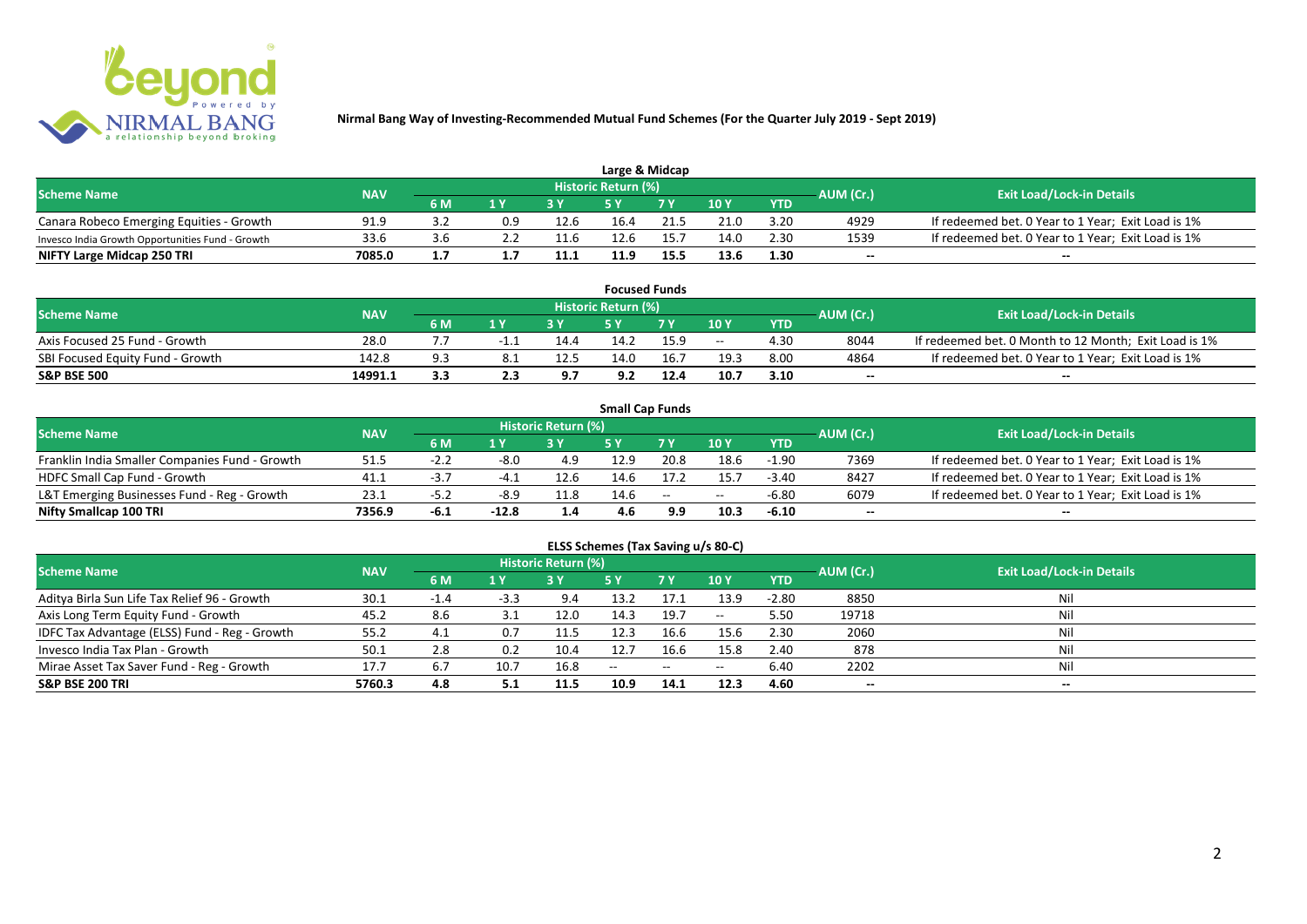

| <b>Contra/Value Fund</b>                  |            |           |     |                     |      |       |               |            |           |                                                    |  |  |  |
|-------------------------------------------|------------|-----------|-----|---------------------|------|-------|---------------|------------|-----------|----------------------------------------------------|--|--|--|
| <b>Scheme Name</b>                        | <b>NAV</b> |           |     | Historic Return (%) |      |       |               |            | AUM (Cr.) | <b>Exit Load/Lock-in Details</b>                   |  |  |  |
|                                           |            | <b>6M</b> | 1 Y |                     |      |       | $\sqrt{10}$ Y | <b>YTD</b> |           |                                                    |  |  |  |
| Kotak India EQ Contra Fund - Reg - Growth | 51.9       | 4.4       | ∠.6 | 12.4                |      | 14.2  | 13.1          | 3.80       | 865       | If redeemed bet. 0 Year to 1 Year; Exit Load is 1% |  |  |  |
| Invesco India Contra Fund - Growth        | 47.0       |           | 2.0 | 12.8                | 13.9 | 17.7  | 15.4          | 1.50       | 4027      | If redeemed bet. 0 Year to 1 Year; Exit Load is 1% |  |  |  |
| UTI Value Opportunities Fund - Growth     | 60.2       | 3.0       |     | 7.8                 |      | l 1.4 | 12.2          | 3.10       | 4493      | If redeemed bet. 0 Year to 1 Year; Exit Load is 1% |  |  |  |
| <b>S&amp;P BSE 500 TRI</b>                | 17818.7    | 3.9       | 3.6 | 11.0                | 10.6 | 13.9  | 12.2          | 3.70       | --        | $- -$                                              |  |  |  |

| Sector/Thematic                                                           |            |        |      |                            |      |           |                          |            |           |                                                    |  |  |
|---------------------------------------------------------------------------|------------|--------|------|----------------------------|------|-----------|--------------------------|------------|-----------|----------------------------------------------------|--|--|
| <b>Scheme Name</b>                                                        | <b>NAV</b> |        |      | <b>Historic Return (%)</b> |      |           |                          |            | AUM (Cr.) | <b>Exit Load/Lock-in Details</b>                   |  |  |
|                                                                           |            | 6 M    | 1 Y  | <b>3 Y</b>                 | 5Y   | <b>7Y</b> | 10Y                      | <b>YTD</b> |           |                                                    |  |  |
| Canara Robeco Consumer Trends Fund - Reg - Growth                         | 38.4       | 1.6    | 2.7  | 12.0                       | 14.3 | 16.1      | $\overline{\phantom{a}}$ | 2.00       | 337       | If redeemed bet. 0 Year to 1 Year; Exit Load is 1% |  |  |
| Mirae Asset Great Consumer Fund - Growth                                  | 33.5       | $-2.0$ | 2.0  | 13.2                       | 13.7 | 17.0      | $\sim$ $\sim$            | $-2.30$    | 802       | If redeemed bet. 0 Year to 1 Year; Exit Load is 1% |  |  |
| ICICI Prudential Technology Fund - Growth                                 | 59.3       |        | 4.0  | 14.2                       | 12.2 | 19.0      | 20.4                     | 4.60       | 445       | If redeemed bet. 0 Day to 15 Day; Exit Load is 1%  |  |  |
| Reliance Pharma Fund - Growth                                             | 142.1      | $-6.7$ |      | 1.0                        | 7.9  | 13.2      | 18.4                     | $-5.00$    | 2420      | If redeemed bet. 0 Year to 1 Year; Exit Load is 1% |  |  |
| ICICI Prudential Banking and Financial Services Fund -<br>Retail - Growth | 67.1       | 8.4    | 17.0 | 16.6                       | 17.4 | 20.6      | 19.4                     | 10.30      | 3354      | If redeemed bet. 0 Day to 15 Day; Exit Load is 1%  |  |  |
| Reliance Banking Fund - Growth                                            | 290.3      | 8.6    | 12.4 | 15.5                       | 14.7 | 16.7      | 17.5                     | 9.60       | 3203      | If redeemed bet. 0 Year to 1 Year; Exit Load is 1% |  |  |
| <b>S&amp;P BSE 500 TRI</b>                                                | 17818.7    | 3.9    | 3.6  | 11.0                       | 10.6 | 13.9      | 12.2                     | 3.70       | --        | $- -$                                              |  |  |

| <b>Dynamic Asset Allocation Funds</b>            |            |         |     |                            |      |               |       |            |                          |                                                         |  |  |  |
|--------------------------------------------------|------------|---------|-----|----------------------------|------|---------------|-------|------------|--------------------------|---------------------------------------------------------|--|--|--|
| <b>Scheme Name</b>                               | <b>NAV</b> |         |     | <b>Historic Return (%)</b> |      |               |       |            | AUM (Cr.)                | <b>Exit Load/Lock-in Details</b>                        |  |  |  |
|                                                  |            | 6 M     | 1 Y | 3Y                         | 5 Y  | <b>7Y</b>     | 10Y   | <b>YTD</b> |                          |                                                         |  |  |  |
| ICICI Prudential Balanced Advantage Fund - Reg - | 35.9       | 4.5     |     |                            | 10.0 |               |       | 4.30       |                          |                                                         |  |  |  |
| Growth                                           |            |         | 7.5 | 8.6                        |      | 13.4          | 13.0  |            | 28709                    | If redeemed bet. 0 Year to 1 Year; Exit Load is 1%      |  |  |  |
| Invesco India Dynamic Equity Fund - Growth       | 29.2       | 5.7     |     | 9.3                        | 10.0 | 13.6          | 12.6  | 5.70       | 966                      | If redeemed bet. 0 Month to 3 Month; Exit Load is 0.25% |  |  |  |
| Reliance Balanced Advantage Fund - Growth        | 91.7       | 4.8     | 7.6 | 10.4                       | 10.1 | 13.8          | 12.9  | 5.40       | 2040                     | If redeemed bet. 0 Month to 12 Month; Exit Load is 1%   |  |  |  |
| SBI Dynamic Asset Allocation Fund - Reg - Growth | 13.4       | $1.5\,$ | 1.8 | 7.4                        | $ -$ | $\sim$ $\sim$ | $- -$ | 2.10       | 687                      | If redeemed bet. 0 Month to 12 Month; Exit Load is 1%   |  |  |  |
| NIFTY 50 Hybrid Composite Debt 65:35 Index       | 10090.5    | 7.4     | 9.0 | 10.9                       | 10.1 | 12.0          | 10.8  | 7.60       | $\overline{\phantom{a}}$ | $- -$                                                   |  |  |  |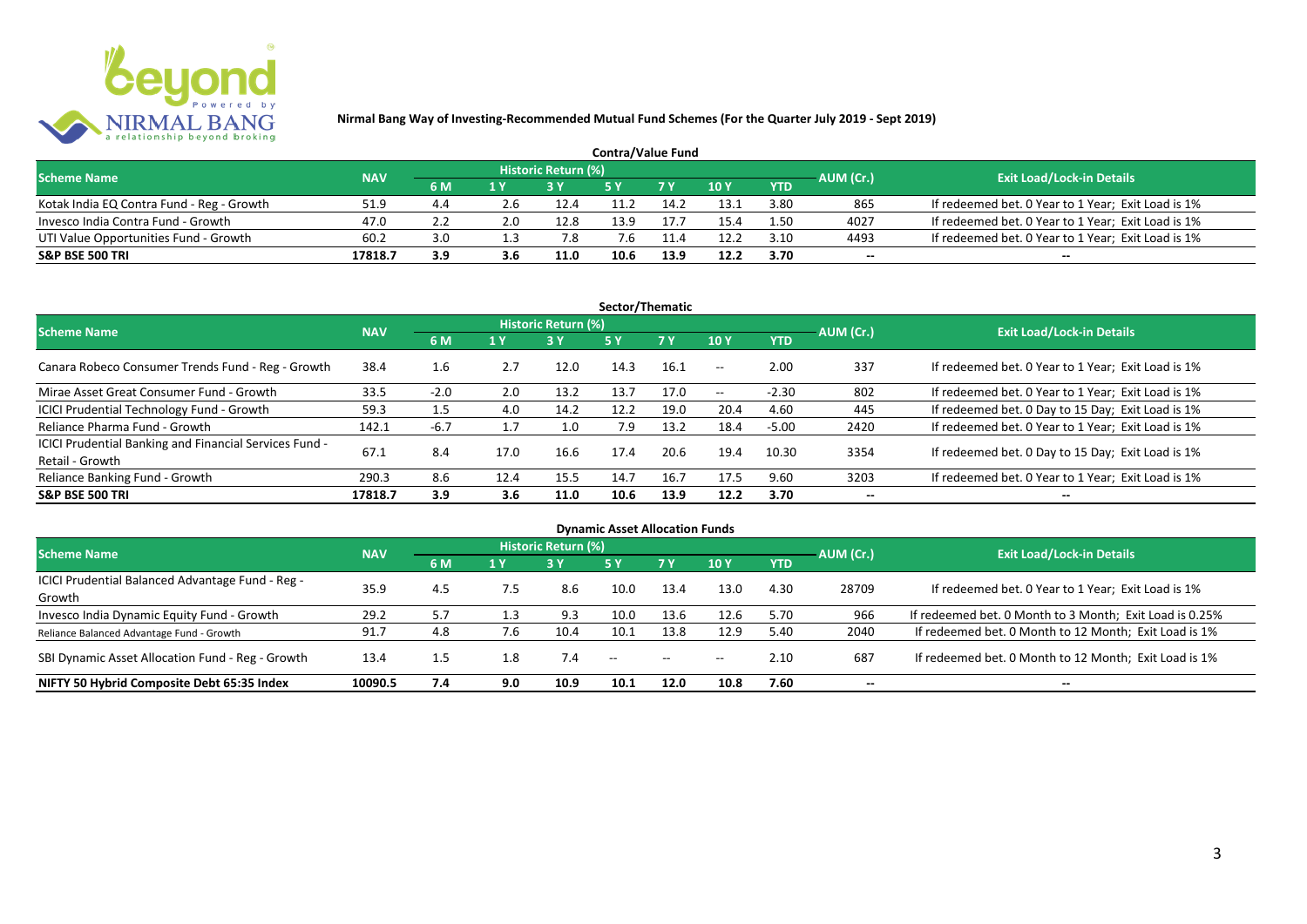

| <b>Hybrid Aggressive</b>                        |            |     |      |                            |                          |                          |                          |            |                          |                                                       |  |  |  |
|-------------------------------------------------|------------|-----|------|----------------------------|--------------------------|--------------------------|--------------------------|------------|--------------------------|-------------------------------------------------------|--|--|--|
| <b>Scheme Name</b>                              | <b>NAV</b> |     |      | <b>Historic Return (%)</b> |                          |                          |                          |            | AUM (Cr.)                | <b>Exit Load/Lock-in Details</b>                      |  |  |  |
|                                                 |            | 6 M | 1 Y  |                            | 5 Y                      | 7 Y                      | 10Y                      | <b>YTD</b> |                          |                                                       |  |  |  |
| HDFC Hybrid Equity Fund - Growth                | 54.2       | 5.1 | 7.7  | 7.4                        | 7.0                      |                          | 11.4                     | 5.50       | 22221                    | If redeemed bet. 0 Year to 1 Year; Exit Load is 1%    |  |  |  |
| ICICI Prudential Equity & Debt Fund - Growth    | 134.8      | 4.8 | 9.9  | 10.7                       | 11.8                     | 15.8                     | 14.9                     | 5.30       | 25617                    | If redeemed bet. 0 Year to 1 Year; Exit Load is 1%    |  |  |  |
| Mirae Asset Hybrid - Equity Fund - Reg - Growth | 14.9       | 6.7 | 10.3 | 11.7                       | $\overline{\phantom{a}}$ | $\overline{\phantom{a}}$ | $\overline{\phantom{m}}$ | 6.60       | 2196                     | If redeemed bet. 0 Year to 1 Year; Exit Load is 1%    |  |  |  |
| SBI Equity Hybrid Fund - Growth                 | 137.0      | .   | 9.8  | 10.5                       | 12.2                     | 16.0                     | 13.1                     | 6.80       | 29832                    | If redeemed bet. 0 Month to 12 Month; Exit Load is 1% |  |  |  |
| Canara Robeco Equity Hybrid Fund - Growth       | 158.8      | 5.3 | 6.0  | 10.5                       |                          | 13.8                     | 13.8                     | 5.50       | 2316                     | If redeemed bet. 0 Year to 1 Year; Exit Load is 1%    |  |  |  |
| NIFTY 50 Hybrid Composite Debt 65:35 Index      | 10090.5    | 7.4 | 9.0  | 10.9                       | 10.1                     | 12.0                     | 10.8                     | 7.60       | $\overline{\phantom{a}}$ | $- -$                                                 |  |  |  |

| <b>Arbitrage Fund</b>                      |            |           |     |                            |     |  |     |      |           |                                                         |  |  |  |
|--------------------------------------------|------------|-----------|-----|----------------------------|-----|--|-----|------|-----------|---------------------------------------------------------|--|--|--|
| <b>Scheme Name</b>                         | <b>NAV</b> |           |     | <b>Historic Return (%)</b> |     |  |     |      | AUM (Cr.) | <b>Exit Load/Lock-in Details</b>                        |  |  |  |
|                                            |            | 1 M       | 3 M | 6 M                        |     |  | 2 V | YTD  |           |                                                         |  |  |  |
| IDFC Arbitrage Fund - Reg - Growth         | 23.8       | 6.8       |     |                            | 6.7 |  |     | 7.00 | 5498      | If redeemed bet. 0 Month to 1 Month; Exit Load is 0.25% |  |  |  |
| Kotak Equity Arbitrage Fund - Reg - Growth | 26.9       | <b>b.</b> |     | 7.0                        | 6.6 |  |     | 6.70 | 13769     | If redeemed bet. 0 Day to 30 Day; Exit Load is 0.25%    |  |  |  |
| Reliance Arbitrage Fund - Growth           | 19.4       | b.4       |     |                            | 6.7 |  | 6.4 | 7.00 | 8759      | If redeemed bet. 0 Month to 1 Month; Exit Load is 0.25% |  |  |  |

|                                          |            |     |     |                     |       | <b>Equity Saver</b>                            |       |            |           |                                                       |
|------------------------------------------|------------|-----|-----|---------------------|-------|------------------------------------------------|-------|------------|-----------|-------------------------------------------------------|
| <b>Scheme Name</b>                       | <b>NAV</b> |     |     | Historic Return (%) |       |                                                |       |            |           | <b>Exit Load/Lock-in Details</b>                      |
|                                          |            | 6 M | 1 Y |                     |       | 7 <sub>V</sub>                                 | 10Y   | <b>YTD</b> | AUM (Cr.) |                                                       |
| Axis Equity Saver Fund - Reg - Growth    | 12.9       | 4.3 | 3.9 |                     | $- -$ | $\hspace{0.1mm}-\hspace{0.1mm}-\hspace{0.1mm}$ | $- -$ | 4.20       | 766       | If redeemed bet. 0 Month to 12 Month; Exit Load is 1% |
| HDFC Equity Savings Fund - Growth        | 37.0       | 4.2 |     | 8.6                 | 8.3   | 9.2                                            | 9.6   | 4.30       | 5422      | If redeemed bet. 0 Year to 1 Year; Exit Load is 1%    |
| Kotak Equity Savings Fund - Reg - Growth | 14.3       | 3.4 | 4.8 |                     | $-$   | $\sim$                                         | $- -$ | 3.20       | 2122      | If redeemed bet. 0 Year to 1 Year; Exit Load is 1%    |
| CRISIL Hybrid 50+50 - Moderate Index*    | $- -$      | --  |     | --                  | --    | $- -$                                          |       | --         | --        | $- -$                                                 |

|                                           |            |           |     |                     |     | <b>Liquid Funds</b> |            |                 |           |                                  |
|-------------------------------------------|------------|-----------|-----|---------------------|-----|---------------------|------------|-----------------|-----------|----------------------------------|
| <b>Scheme Name</b>                        | <b>NAV</b> |           |     | Historic Return (%) |     |                     | <b>YTM</b> | Avg'            | AUM (Cr.) | <b>Exit Load/Lock-in Details</b> |
|                                           |            | <b>1W</b> | 2 W | 1 M                 | 3 M | 1Y                  |            | <b>Maturity</b> |           |                                  |
| Axis Liquid Fund - Growth                 | 2107.3     | 6.8       | 6.9 | 6.7                 | 7.0 | 7.5                 | 6.5        | 0.11            | 27255     | Nil                              |
| IDFC Cash Fund - Reg - Growth             | 2301.9     | 6.3       |     | -6.4                | 6.7 |                     | 6.3        | 0.08            | 10199     | Nil                              |
| Kotak Liquid Scheme - Reg - Growth        | 3848.4     | 6.4       |     | 6.6                 | 6.9 | 7.3                 | 6.5        | 0.10            | 29065     | Nil                              |
| Mirae Asset Cash Management Fund - Growth | 1989.8     | 6.7       | 6.9 | 6.6                 | 6.9 | 7.4                 | 6.4        | 0.11            | 3033      | Nil                              |
| <b>CRISIL Liquid Fund Index</b>           | $- -$      | 7.0       | 7.1 | 6.8                 | 7.2 | $-$                 | $- -$      | $- -$           | $- -$     | $- -$                            |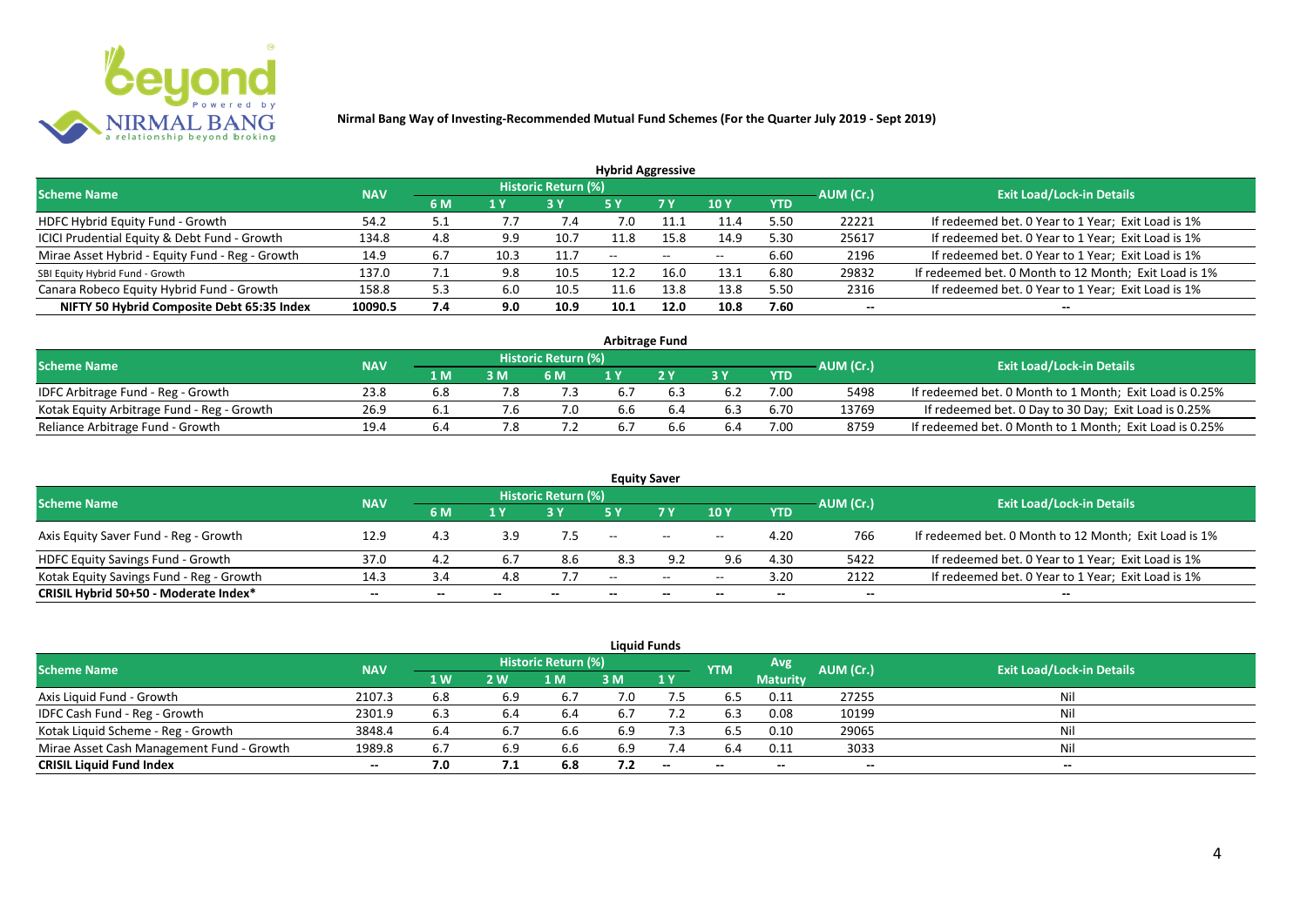

|                                               |            |     |     |                            | <b>Ultra Short Fund</b> |        |            |                 |           |                                  |
|-----------------------------------------------|------------|-----|-----|----------------------------|-------------------------|--------|------------|-----------------|-----------|----------------------------------|
| <b>Scheme Name</b>                            | <b>NAV</b> |     |     | <b>Historic Return (%)</b> |                         |        | <b>YTM</b> | Avg             | AUM (Cr.) | <b>Exit Load/Lock-in Details</b> |
|                                               |            | 1 M | 3 M | 6 M                        | 1 Y                     |        |            | <b>Maturity</b> |           |                                  |
| HDFC Ultra Short Term Fund - Reg - Growth     | 10.7       | 8.5 | 7.9 | 8.3                        | $  \,$                  | $\sim$ | ٠3         | 0.50            | 6847      | Nil                              |
| IDFC Ultra Short Term Fund - Reg - Growth     | 10.8       | 8.5 | 8.3 | 8.4                        | 8.5                     | $\sim$ |            | 0.46            | 2858      | Nil                              |
| SBI Magnum Ultra Short Duration Fund - Growth | 4240.2     | 8.6 | 8.0 |                            | 8.4                     |        |            | 0.50            | 7858      | Nil                              |
| <b>NIFTY Ultra Short Duration Debt Index</b>  | 3871.8     | 8.0 | 8.0 | 8.2                        | 8.4                     | 7.6    | $- -$      | $- -$           | $- -$     | $\overline{\phantom{a}}$         |

| <b>Money Market Fund</b>                                   |            |     |     |                     |       |                          |            |                     |           |                                  |  |  |  |  |
|------------------------------------------------------------|------------|-----|-----|---------------------|-------|--------------------------|------------|---------------------|-----------|----------------------------------|--|--|--|--|
| <b>Scheme Name</b>                                         | <b>NAV</b> |     |     | Historic Return (%) |       |                          | <b>YTM</b> | Avg                 | AUM (Cr.) | <b>Exit Load/Lock-in Details</b> |  |  |  |  |
|                                                            |            | 1 M | 3M  | 6 M                 | 1Y    | 3Y                       |            | <b>Maturity</b>     |           |                                  |  |  |  |  |
| Aditya Birla Sun Life Money Manager Fund - Reg -<br>Growth | 256.4      | 9.2 | 8.4 | 8.5                 | 8.6   | 7.5                      |            | $\hspace{0.05cm} -$ | 11329     | Nil                              |  |  |  |  |
| ICICI Prudential Money Market Fund - Reg - Growth          | 264.8      | 8.7 | 8.2 | 8.3                 | 8.3   | 7.4                      |            | 0.40                | 8776      | Nil                              |  |  |  |  |
| Reliance Money Market Fund - Growth                        | 2891.0     | 8.7 | 8.4 | 8.5                 | 8.5   |                          |            | 0.45                | 3277      | Nil                              |  |  |  |  |
| UTI Money Market Fund - Reg - Growth                       | 2149.1     | 8.9 | 8.3 | 8.5                 | 8.5   | 7.5                      | 7.3        | 0.69                | 5786      | Nil                              |  |  |  |  |
| <b>CRISIL Liquid Fund Index</b>                            | $- -$      | 6.8 | 7.2 | $- -$               | $- -$ | $\overline{\phantom{a}}$ | $- -$      | $- -$               | $- -$     | $- -$                            |  |  |  |  |

| <b>Short Term Fund</b>                          |                                  |      |            |            |     |     |            |                 |           |     |  |  |  |  |
|-------------------------------------------------|----------------------------------|------|------------|------------|-----|-----|------------|-----------------|-----------|-----|--|--|--|--|
| <b>Scheme Name</b>                              | <b>Exit Load/Lock-in Details</b> |      |            |            |     |     |            |                 |           |     |  |  |  |  |
|                                                 | <b>NAV</b>                       | 1 M  | 3M         | <b>6 M</b> |     | 3 Y | <b>YTM</b> | <b>Maturity</b> | AUM (Cr.) |     |  |  |  |  |
| HDFC Short Term Debt Fund - Growth              | 21.2                             | 13.9 | <b>+++</b> | 9.7        | 9.2 |     |            | 2.32            | 7992      | Nil |  |  |  |  |
| IDFC Bond Fund - Short Term Plan - Reg - Growth | 39.1                             | 12.5 | 10.5       | 10.1       | 9.5 |     |            | 2.16            | 8021      | Nil |  |  |  |  |
| Kotak Bond Short Term Plan - Reg - Growth       | 35.9                             | 15.2 | -11.5      | 10.5       | 9.5 |     |            | 2.80            | 9143      | Nil |  |  |  |  |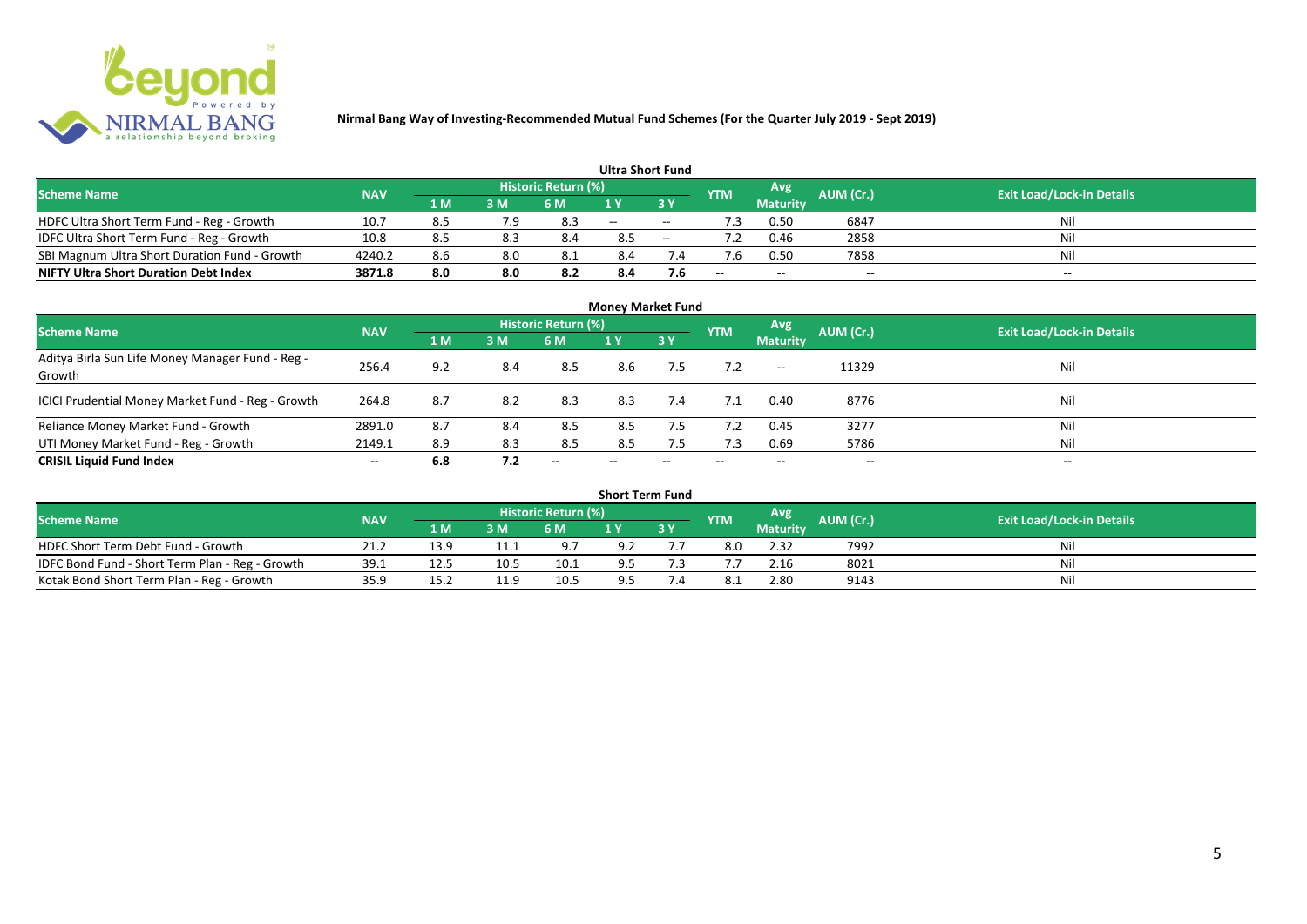

| <b>Low Duration Fund</b>                  |            |     |     |                            |     |     |            |                 |                  |                                  |  |  |  |  |
|-------------------------------------------|------------|-----|-----|----------------------------|-----|-----|------------|-----------------|------------------|----------------------------------|--|--|--|--|
| <b>Scheme Name</b>                        | <b>NAV</b> |     |     | <b>Historic Return (%)</b> |     |     | <b>YTM</b> | Avg             | <b>AUM (Cr.)</b> | <b>Exit Load/Lock-in Details</b> |  |  |  |  |
|                                           |            | 1 M | 3 M | 6 M                        | 1 Y |     |            | <b>Maturity</b> |                  |                                  |  |  |  |  |
| <b>HDFC Low Duration Fund - Growth</b>    | 40.0       | a.  | 8.4 |                            | 7.9 |     |            | 0.87            | 15150            | Nil                              |  |  |  |  |
| Canara Robeco Savings Fund - Reg - Growth | 29.9       | O.  | 8.4 | 8.4                        | 8.1 |     |            | 0.83            | 1060             | Nil                              |  |  |  |  |
| IDFC Low Duration Fund - Reg - Growth     | 27.1       | Q   | 8.6 |                            | 8.4 | . ס |            | 0.79            | 3890             | Nil                              |  |  |  |  |

| <b>Banking &amp; PSU Bond Funds</b>            |            |      |      |                            |      |           |            |                 |           |                                  |  |  |  |  |
|------------------------------------------------|------------|------|------|----------------------------|------|-----------|------------|-----------------|-----------|----------------------------------|--|--|--|--|
| <b>Scheme Name</b>                             | <b>NAV</b> |      |      | <b>Historic Return (%)</b> |      |           | <b>YTM</b> | Avg             | AUM (Cr.) | <b>Exit Load/Lock-in Details</b> |  |  |  |  |
|                                                |            | 1 M  | 3M   | 6 M                        |      | <b>3Y</b> |            | <b>Maturity</b> |           |                                  |  |  |  |  |
| HDFC Banking and PSU Debt Fund - Reg - Growth  | 15.5       | 14.2 | 12.0 | 10.5                       | 9.9  | 7.8       | 8.4        | 2.84            | 3187      | Ni                               |  |  |  |  |
| Kotak Banking and PSU Debt Fund - Reg - Growth | 44.0       | 19.3 | 16.7 | 13.0                       | 11.2 | 8.3       | 7 Q        | 4.27            | 1790      | Ni                               |  |  |  |  |
| IDFC Banking & PSU Debt Fund - Reg - Growth    | 16.6       | 16.7 | 13.5 | 12.2                       | 11.5 |           | .8         | 3.62            | 6718      | Ni                               |  |  |  |  |

| <b>Corporate Bond Funds</b>                                                                                                   |        |      |      |      |      |           |     |                 |       |     |  |  |  |  |
|-------------------------------------------------------------------------------------------------------------------------------|--------|------|------|------|------|-----------|-----|-----------------|-------|-----|--|--|--|--|
| Historic Return (%)<br>Avg<br>AUM (Cr.)<br><b>Exit Load/Lock-in Details</b><br><b>Scheme Name</b><br><b>NAV</b><br><b>YTM</b> |        |      |      |      |      |           |     |                 |       |     |  |  |  |  |
|                                                                                                                               |        | 1 M  | 3 M  | 6 M  |      | <b>3Y</b> |     | <b>Maturity</b> |       |     |  |  |  |  |
| ICICI Prudential Corporate Bond Fund - Reg - Growth                                                                           | 19.7   | 14.5 | 11.6 | 10.7 | 9.3  |           | 8.1 | 2.16            | 7143  | Nil |  |  |  |  |
| HDFC Corporate Bond Fund - Growth                                                                                             | 21.6   | 19.4 | 15.1 | 12.8 | 10.9 | 8.3       | 7.9 | 4.21            | 12258 | Nil |  |  |  |  |
| Kotak Corporate Bond Fund - Std - Growth                                                                                      | 2540.2 | 11.2 | 10.3 | 9.8  | 9.2  | 8.1       | 7.9 | 1.61            | 2149  | Nil |  |  |  |  |